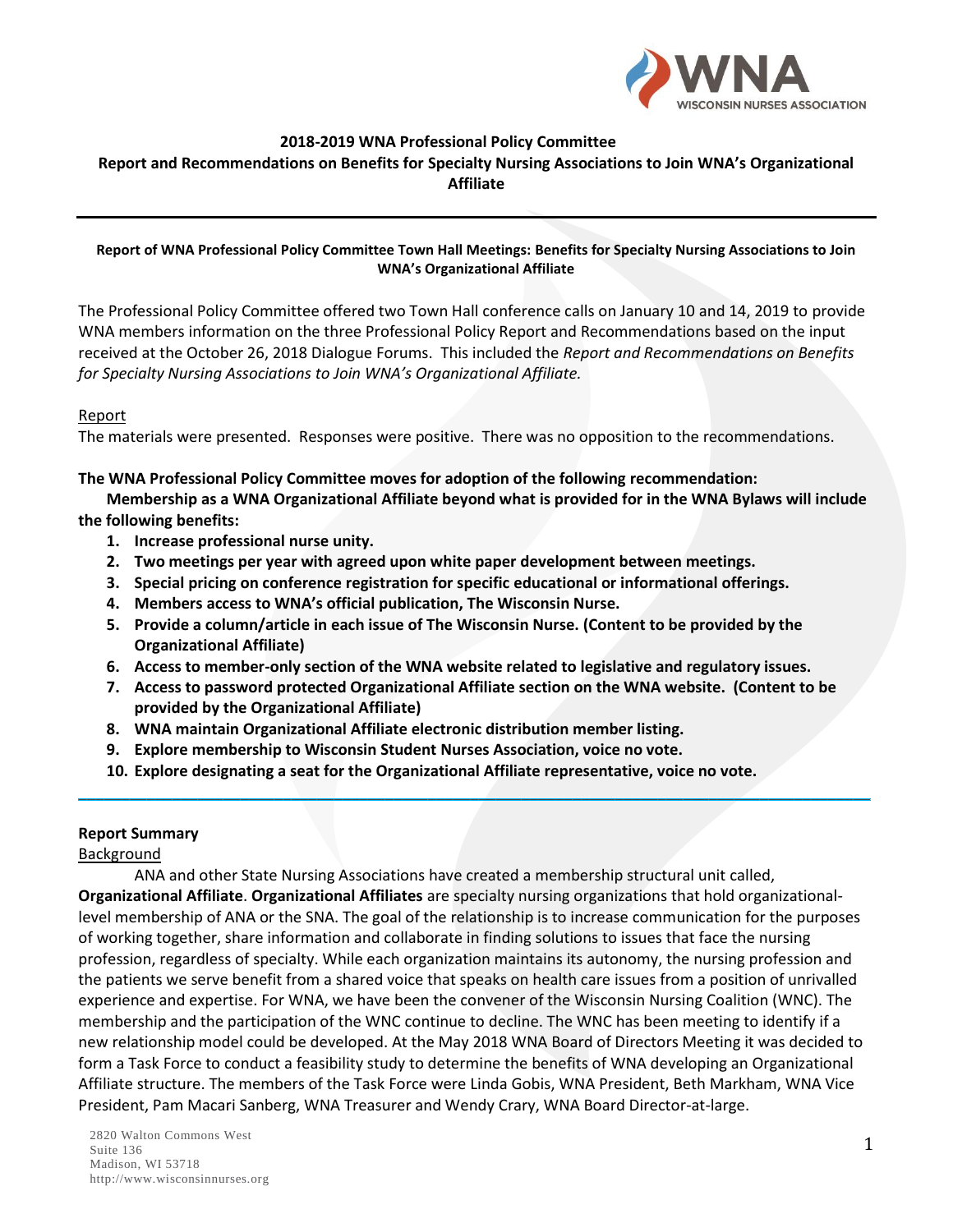At the July 20, 2018 meeting, the WNA Board of Directors accepted the report of the Task Force which included the following information:

- 1. Summary of the structure, bylaws and benefits of ANA Organizational Affiliate membership..
- 2. Summary of the common elements contained in the seven ANA Constituent/State Nursing Associations Midwest Regional States related to structure, bylaws and member benefits.
- 3. A draft of proposed changes to the WNA Bylaws that develop an Organizational Affiliate membership structure.
- 4. Recommend that the proposed bylaw changes be forwarded to the WNA Bylaw Committee to prepare for the WNA Annual Membership Meeting.
- 5. Recommend that the October 2018 WNA Dialogue Forum include WNA member input regarding the benefits that should be afforded the WNA Organizational Affiliate member.

The WNA Board of Directors accepted the report and approved the recommendations.

# **Report of the October 26, 2018 WNA Dialogue Forum**

There were 85 participants that attended the October 26, 2018 WNA Dialogue Forum. Fifty-eight (58%) of the participants were undergraduate nursing students. The participants were provided an overview of the purpose and process for developing a **WNA Organizational Affiliate.** Following the presentation the participants were asked that at each table to reviewed and discuss specific questions.

Summary is as follows:

Overview: WNA is interested in supporting and advancing a more unified and visible voice for nursing in Wisconsin. WNA would like to add a new membership category, **WNA Organizational Affiliate**, to its current structure. Other nursing associations in Wisconsin would pay membership dues to belong to the **WNA Organizational Affiliate**.

## **Question 1. What benefits should be offered? Please describe benefits and rationale.**

The following table provides the suggested membership benefits by priority and supporting information.

| Priority $1 =$ | <b>Member benefit</b>                    | <b>Supporting Information</b>                          |
|----------------|------------------------------------------|--------------------------------------------------------|
| most           |                                          |                                                        |
| important      |                                          |                                                        |
| $\mathbf{1}$   | a.) One unified voice for nurses in      | Identified these member benefits at the October 26,    |
|                | Wisconsin                                | 2018 WNA Dialogue Forum.                               |
|                | b.) Cohesive voice of nursing.           |                                                        |
|                | c.) Unified voice with specialty groups. |                                                        |
|                | d.) Mutual sponsorships/support and      |                                                        |
|                | attention to organization priorities     |                                                        |
| 2              | Reduced membership rate.                 | WNA is prohibited per ANA policy to offer a reduced    |
|                |                                          | membership fee. WNA currently has a ANA/WNA            |
|                |                                          | member fee of \$15.00/mo.                              |
| 3              | a.) Open communication                   | It is assumed that O.A. members will develop task      |
|                | b.) Two meetings per year                | forces/subcommittees to create white papers in between |
|                |                                          | the twice a year meetings.                             |
| 4              | Continuing education                     | WNA member pricing for select programs, events, and    |
|                | opportunities/discounts                  | materials                                              |
| 5              | Increase WNA membership numbers          |                                                        |
|                | when seeing what WNA does for WI         |                                                        |
|                | nurses.                                  |                                                        |
| 6              | Opportunity for having a voice to        | Regular O.A. updates/reports to the WNA Board          |
|                | present concerns to all association      |                                                        |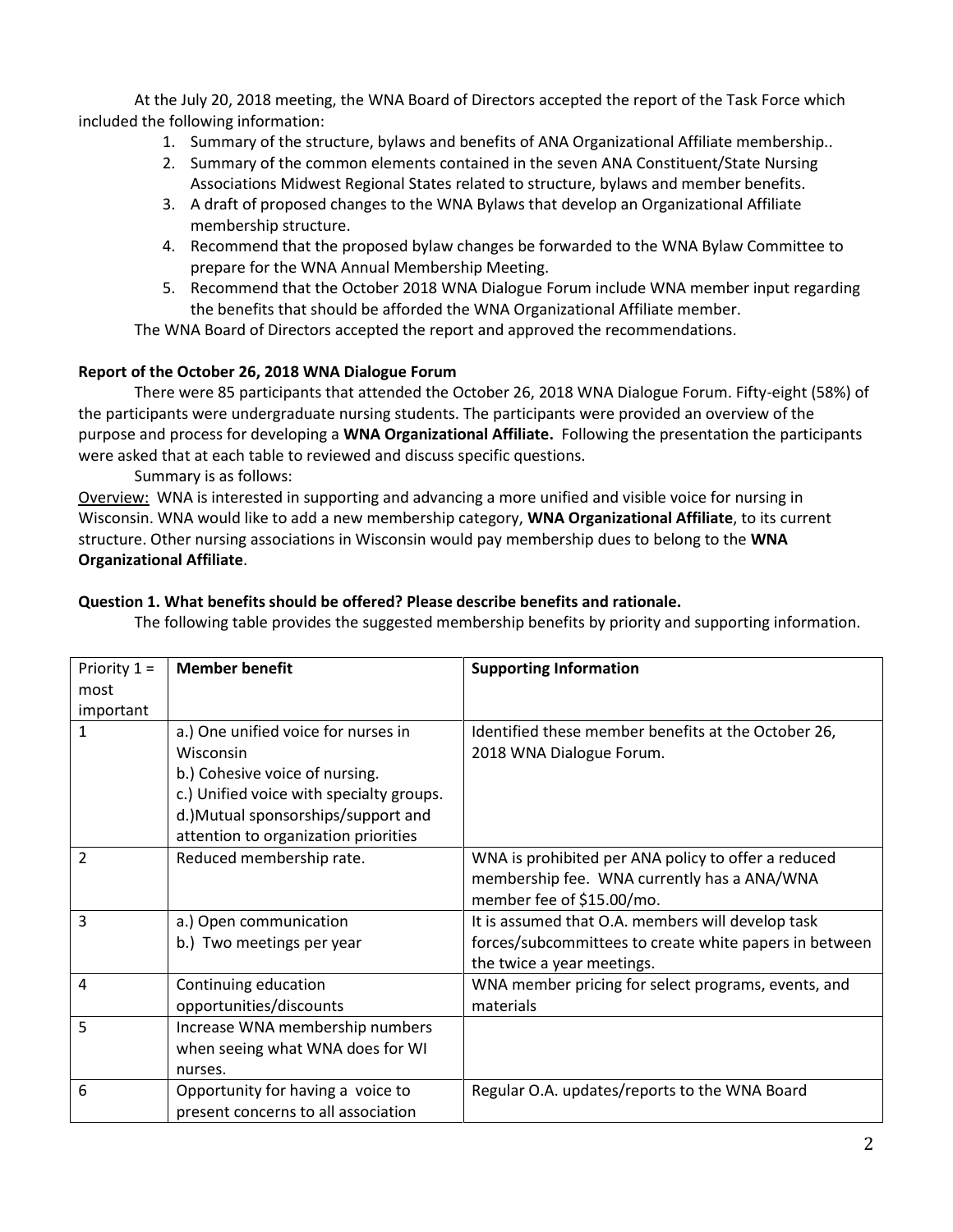|                | boards via 1-2 affiliates per O.A.                                                                                    |                                                                                                                                                                                                                                                                                                                                                                                                                                                                                                                                                         |
|----------------|-----------------------------------------------------------------------------------------------------------------------|---------------------------------------------------------------------------------------------------------------------------------------------------------------------------------------------------------------------------------------------------------------------------------------------------------------------------------------------------------------------------------------------------------------------------------------------------------------------------------------------------------------------------------------------------------|
| $\overline{7}$ | Dual membership in WNA/ANA                                                                                            | WNA is prohibited per ANA to offer dual organizational<br>membership.                                                                                                                                                                                                                                                                                                                                                                                                                                                                                   |
| 8              | a.) Complimentary subscription to The<br>Wisconsin Nurse and<br>b.) Article related to O.A. will be in each<br>issue. | WNA will include article. O.A. is responsible for content.                                                                                                                                                                                                                                                                                                                                                                                                                                                                                              |
| 9              | Recognition (Listserv, email, website<br>link)<br>Website access                                                      | A. WNA will create a password protected section on the<br>WNA website for the Organizational Affiliate members.<br>B. WNA staff will post O.A. related information/content<br>that is developed by the O.A. members.<br>C. WNA will maintain a Distribution List of the two<br>representatives from each organization. The individual<br>O.A. representative would be responsible for forwarding<br>of any messages to their Specialty Association members.<br>D. Access to WNA Member Only information related to<br>legislative advocacy and lobbying |
| 10             | Liaison at WNA board meetings                                                                                         | Is addressed in proposed WNA Bylaw changes                                                                                                                                                                                                                                                                                                                                                                                                                                                                                                              |
| 11             | Paid travel expenses                                                                                                  | Each O.A. is responsible for travel expenses for its<br>representatives.                                                                                                                                                                                                                                                                                                                                                                                                                                                                                |

## **Question 2. Other comments**

| Comment                                                                                                               | Supporting Information                                                                                                                                                                                                                                                                                                                                                                                                                                                                                                                                                                                                                                    |
|-----------------------------------------------------------------------------------------------------------------------|-----------------------------------------------------------------------------------------------------------------------------------------------------------------------------------------------------------------------------------------------------------------------------------------------------------------------------------------------------------------------------------------------------------------------------------------------------------------------------------------------------------------------------------------------------------------------------------------------------------------------------------------------------------|
| What about offering colleges/private schools at a<br>reduced rate to encourage involvement and student<br>enrollment? | There will be representation. All of the Deans and<br>Directors of the WI Schools of Nursing belong to the<br>Administrators in Nursing Education in Wisconsin<br>Association (ANEW).                                                                                                                                                                                                                                                                                                                                                                                                                                                                     |
| What are the mutual benefits to WNA and the<br>Organizational Affiliate member?                                       | Benefits to WNA and the O.A.:<br>A. WNA will include the members of the OA as<br>part of WNA's total membership. This supports<br>professional nursing's voice in the legislature<br>and other policy related settings.<br>B. Both WNA and O.A. membership increases as<br>purpose, goals and activities will become more<br>visible.<br>C. WNA-related administrative work for the O.A.<br>will be covered through O.A. membership fees.<br>D. Support for WNA and O.A. legislative advocacy.<br>This may include lobbyist time with an<br>additional paid lobbying fee for those issues on<br>which the two organizations share platform<br>priorities. |
| Can there be representation that is not on the board?                                                                 | WNA can reach out to the O.A. members that have the<br>expertise needed to support responses to issues or<br>creating policies. Could a seat be provided for an O.A.<br>member representative on the WNA Board of<br>Directors?                                                                                                                                                                                                                                                                                                                                                                                                                           |